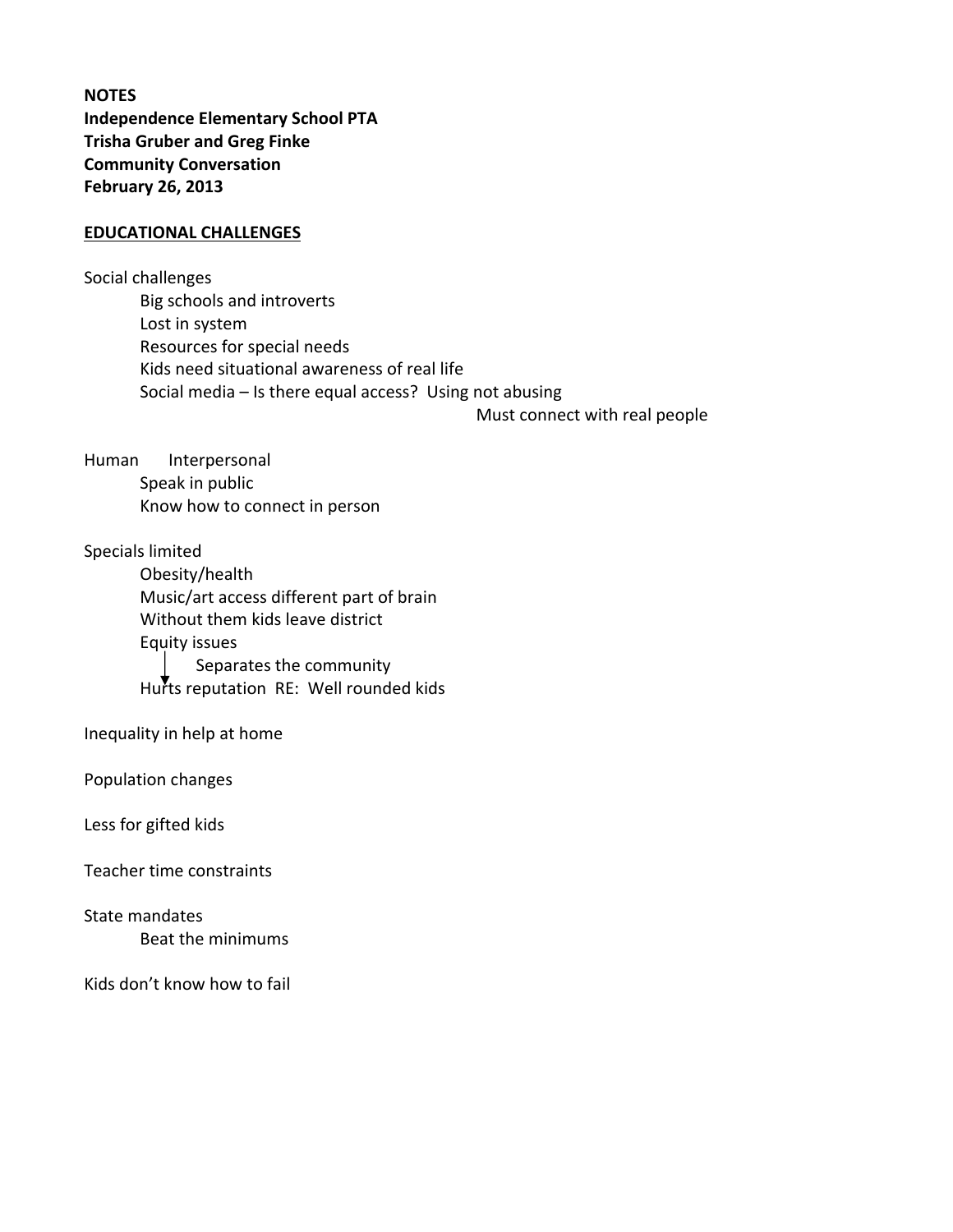## **SUCCESS**

Education starts at "local" level Classroom **Community** Tell me "What" not "How"  $\left\{\right.\qquad\right\}$  Prototype experiment, retool learn, etc. One‐on‐one time Peer‐to‐peer

Respond/change to evolving conditions

Students to have accountability for their own lives

Work hard to achieve their goals…No entitlement

More time for teachers to plan for collaboration for less burnout

Experienced teachers

Stable learning community Consistent teaching assignments

Be open to new teacher ideas

Good reward systems for teachers

Teacher recognition and support

Longer school day And varied

Real‐life learning situations Collaboration Social Skills Problem solving Critical thinking

Learn how to learn

Communication skills

Supportive peer environment Social connections Small group learning